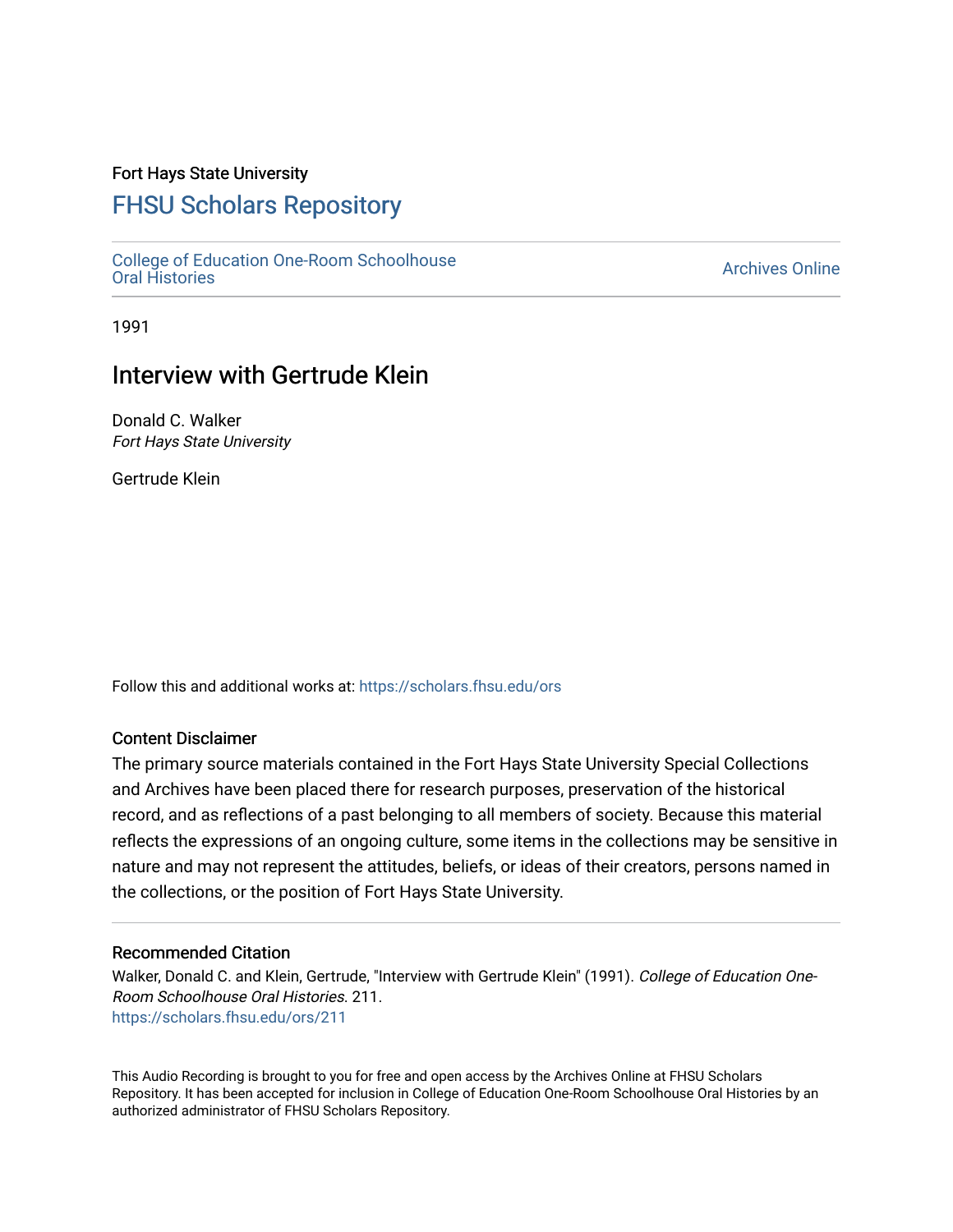#### CHAPTER II

Allow ma to introduce the characters and the scene of this historical research project, Gertruda Louise Saxton Klein, my mother-in-law, taught in a one-room country achool located aouth/southwest of Burdett, **Kansaa,** in Pawnee County, in the early 1930's,

The school was known **aa** Uniondale, District 64, There was no significance between the name of the school and ita location, The school had a nickname, The Klein School. Thia particular **area** of the county **waa**  populated by evaral **families** of Klein' ■, and moat of the atudenta ware Klein children,

The school waa built on **a** corner of ground which one of the local **landowners** had donated specifically for the purpose of building **a** achool for the community, This was a common practice in this area at that time, When the achool would **oeaae** to operate, the building would **be** sold and torn down and the land would go hack to the landowner, Gertrude did not remember who had donated the land for Uniondale,

Uniondale was an all wood structure that faced south, The first room upon entering the building was a mall entryway, From there you went into the cloakrooms. There were two of these--one for the hoys and one for the girls. These rooms, each equipped with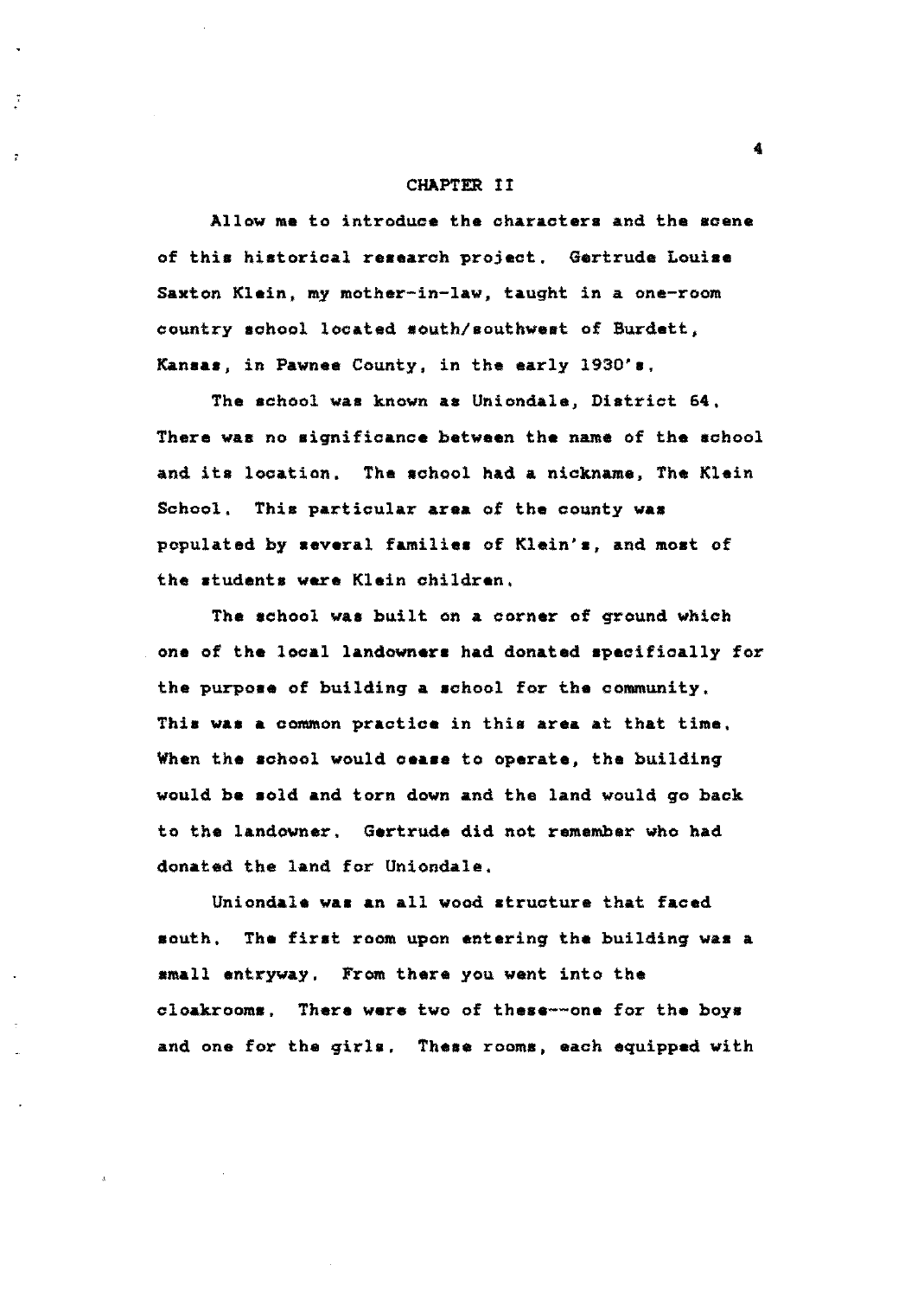a window, were approximately 9 feet by 9 feet, Proceeding on, you entered the main room of the building. Gertrude could not remember the dimenaiona of this room; however, it was a large room. At one end of the room was a stage that was raised one step. The desks were located on the east side of this room, and the west was just left open. When the weather was bad and the students could not go outside at noon and for recess time, they could play in this portion of the room. There were no windows on the west wall which was covered with slate blackboards, The north wall had several windows which made the classroom difficult to heat when winter arrived. The east wall of the classroom also had a large area of blackboards as well **as a** door that entered into the library, The library **was a** small room added to the aide of the building.

The interior of the building **was** covered with lathe and plaater, The lower portion of the walls were then covered with wainscotting; the upper portion **was**  painted. In addition, the ceiling **was** constructed of lathe and plaster and painted. The floors were wood; however, Gertrude could not remember if they were varnished or oil finished,

The building **waa** not equipped with indoor plumbing or electricity. Lighting **was** provided by gaa lamps hung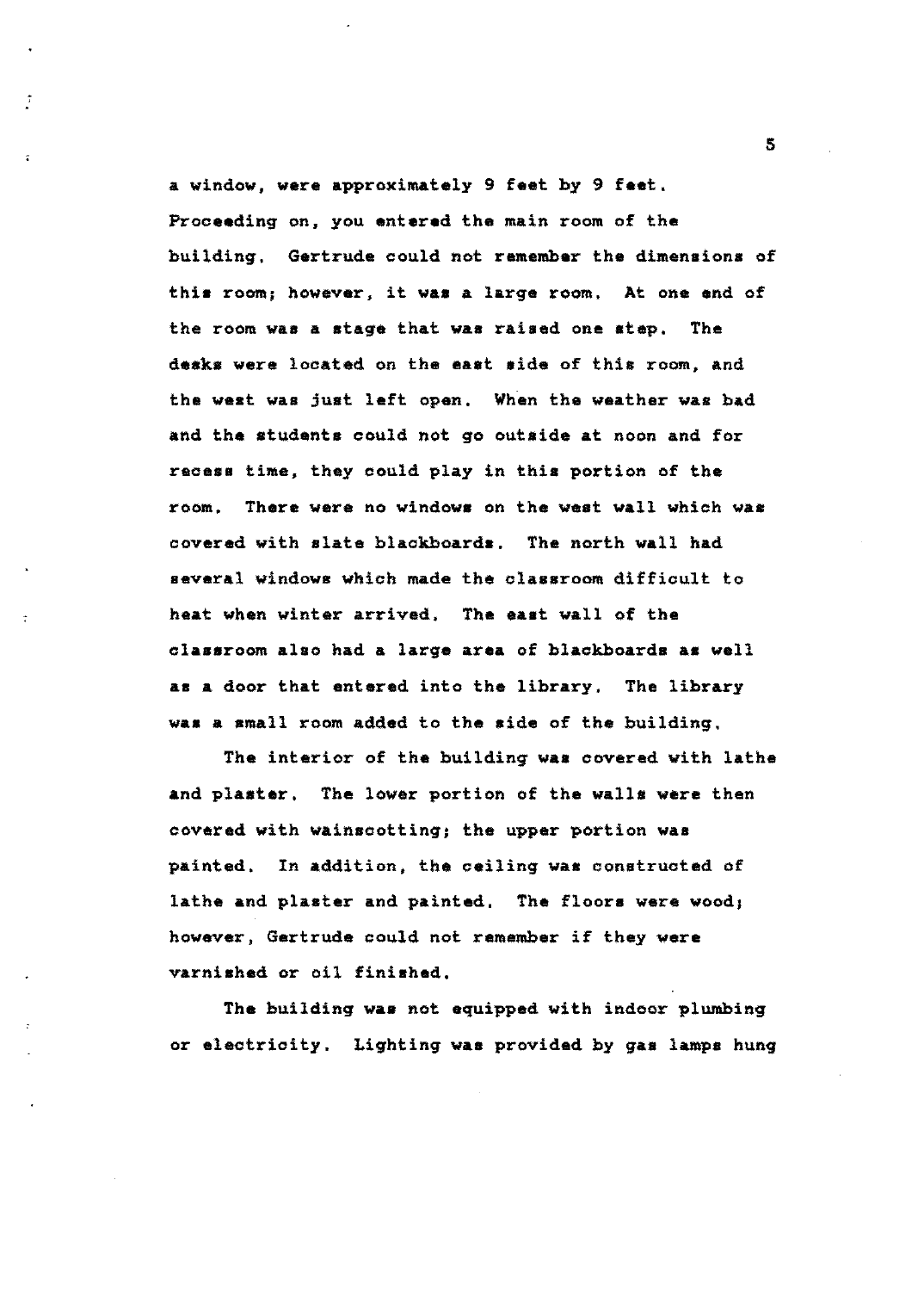around the room, Heat **was** provided by a coal floor furnace located in the basement. The basement was just big enough for the furnace and a place to store some coal. The basement could be entered through a door in the floor that could be raised or through an outside entrance. The older boys had the duty of carrying coal from the coal shed, located thirty to forty yards from the school house, to the basement.

J

 $\mathbf{r}$ 

It was the teacher's duty to operate the furnace, She would have to come early in the mornings to get the building warm before the students arrived. On Monday the furnace would have to be cleaned and restarted, Although Gertrude could not remember what was used to get the coal started, she thought that it was probably wood, On the other days of the week, it was not such a big job since the furnace was stoked in the evening before she would leave the building, as a result, all she needed to do in the morning was use the poker to break. up the coals and add fresh coal.

**Water was** available from **a** well on the school ground. It was equipped with a windmill; consequently, students had to pump water by hand only on days when there **waa** no wind, Carrying water was alao the job of the older children. Water was carried into the school in a bucket and set on a shelf. Everyone drank from the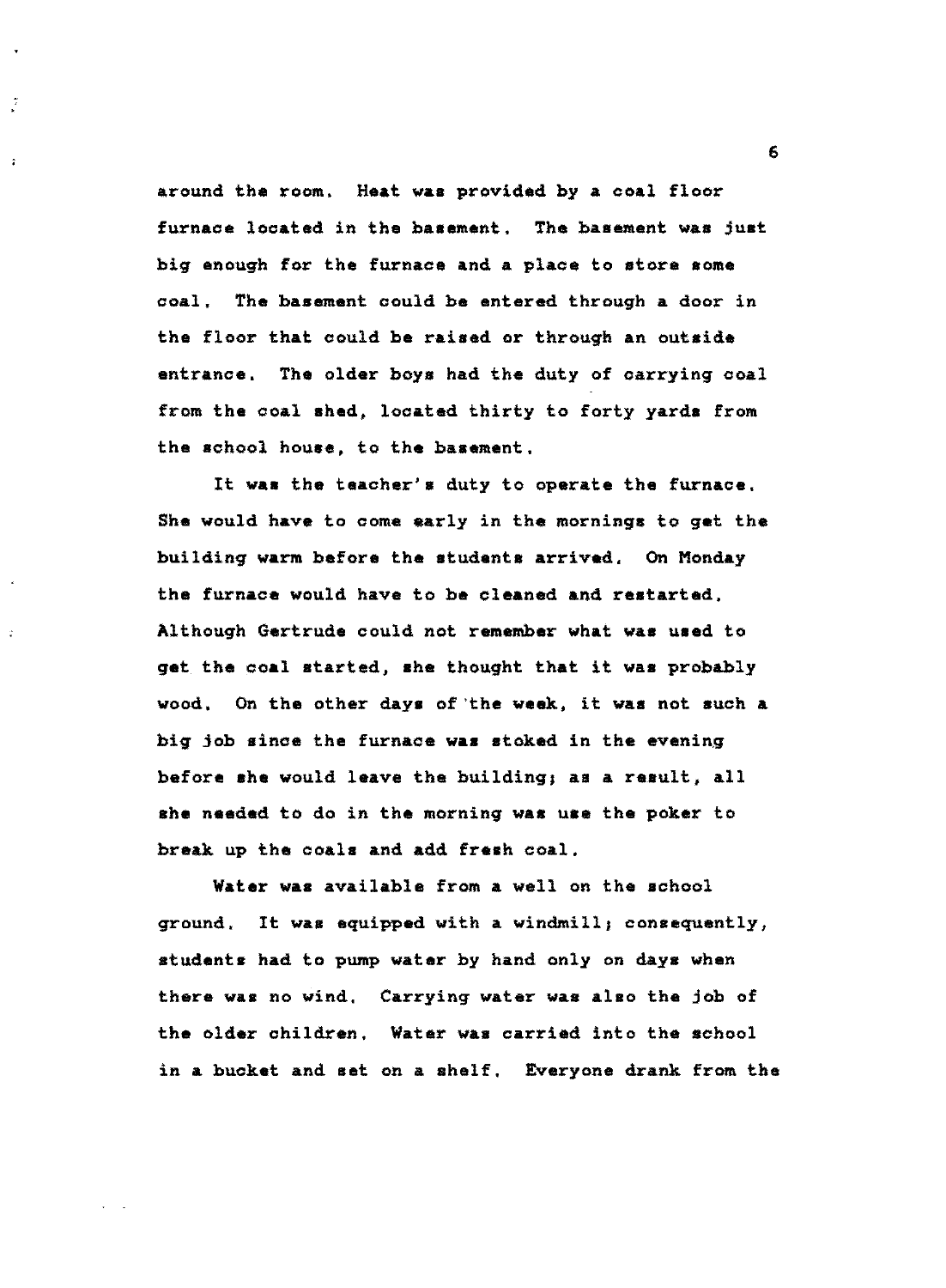same dipper. Gertrude said that they did not have individual oups to drink from: "Guess we just did not have germs in those days."

The school property consisted of four structures other than the sohoolhouse. These were an outhouse for the girls, one for the boye, a coal shed, and a lean-to for any horses that students would ride to school.

Gertrude said that although a few of the students would ride a horse to school, most of the students walked to aohool no matter whether the weather **was** nice or stormy. The parents in one family who lived three **miles** from the echool always brought their ohildren to school in the family car. When parents did bring their children to school, the parents would just drop them off and leave; they never came into the school to talk with the teacher or to find out how their child **was** doing with his/her school work,

The Uniondale school closed its doors for the final time in 1936. It **was** no longer needed as parent• preferred that their children attend school in Burdett at the town school where there were more etudenta in each grade, School buses were also introduced into the community, with the bua coming by the students' homes, the life of the one-room school was no longer needed,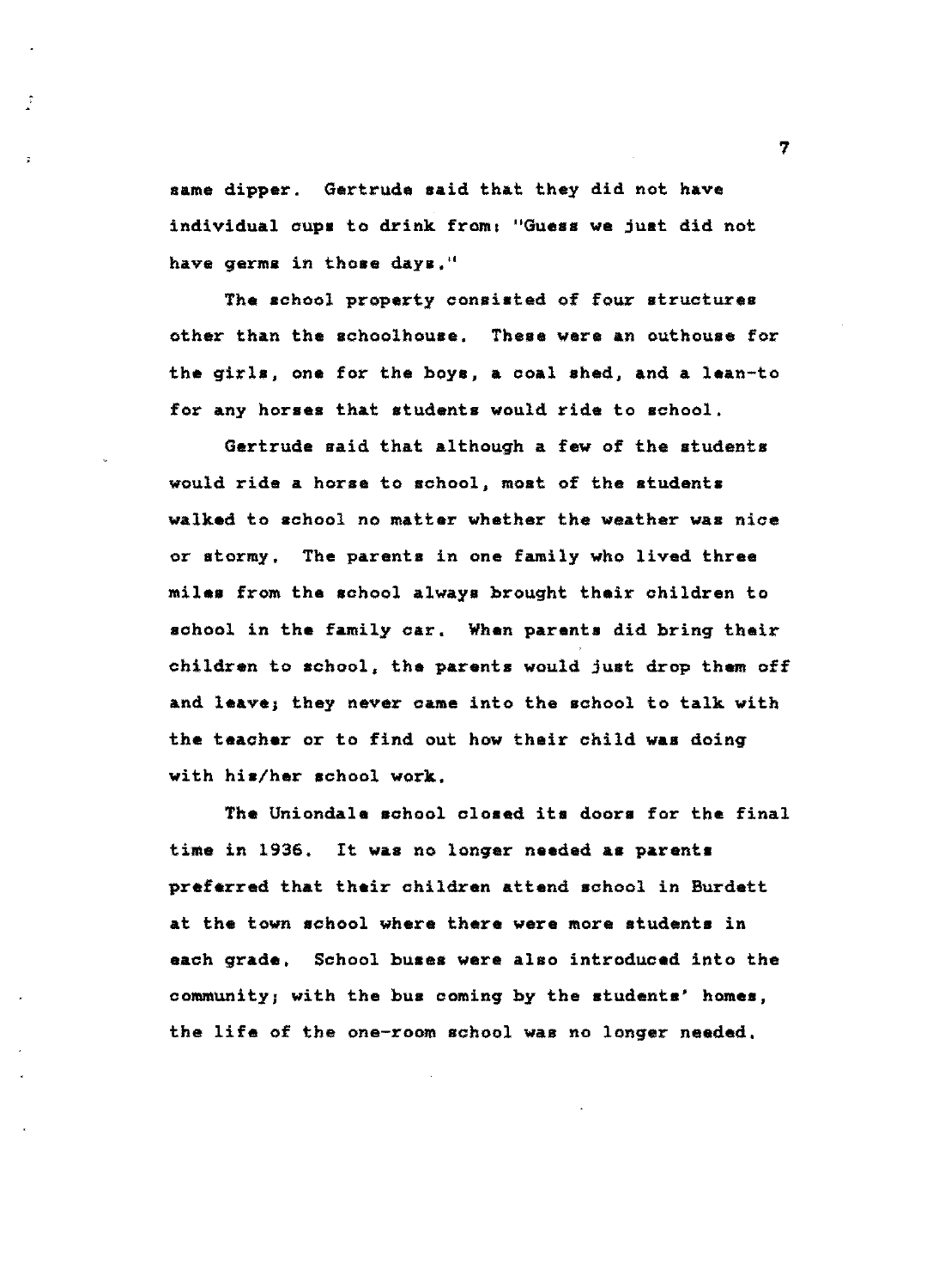Gertrude Saxton's education started in a one-room schoolhouse nine miles north of Burdett, Kansas, It was located on property that her father had donated for the school. After completing eight years of schooling in the country school, aha attended Burdett High School from 1924 through 1928, After graduating in the spring of 1928, Gertrude enrolled in Sterling Collage, Sterling, Kansas, in the fall of 1928. Her college career lasted for two years; this was all that was required at that time to be certified to teach, No degree or certificate was given for this two year course of mtudy.

Couraea of study were general education subjects consisting mainly of history, English, math, art, home economics, and quite a few Bible courses, Gertrude did not recall any education classes designed to equip her with the knowledge of teaching or dealing with students,

When **asked** how she traveled back and forth to collage, her response waa by way of the train, She acknowledged that it took quite awhile to travel the distance from Burdett to Sterling because the train stopped several times along the way. Between this reason and the fact that her family did not have much money, she did not make the journey home vary frequently,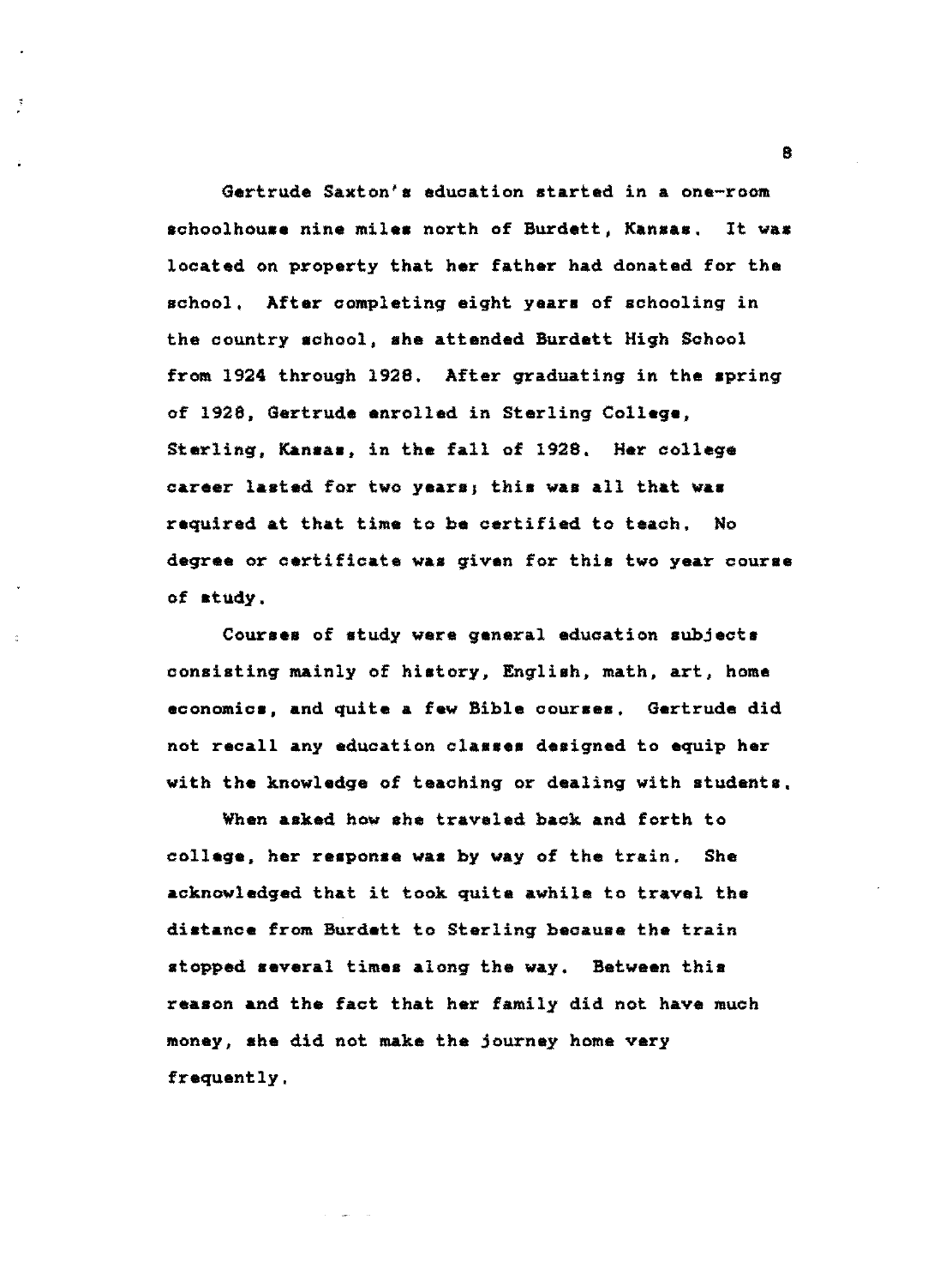Gertrude's training continued in the **summer** of 1930 when all of the **teachers** of **Pawnee** County gathered at Larned for a pre-school conference, Thia was operated on the principle of **a** normal school, It **lasted** for one **week** with **emphasis placed** on such **items as** handwork, the planning of **a lesson, and passing** out of names and **addresses** of catalogs to order school supplies, One of these sessions was held each year before school started in the fall. Each teacher was responsible for providing his/her own room and board.

Gertrude's teaching career started in the fall of 1930 and continued into the fall of 1934, Uniondale had lost their teacher in the spring of 1930, The name of the gentleman **was** not available, but he had been a rather athletic fellow who had arranged competitive sporting events between Uniondale and the Brick School a few miles to the east. However, the athletic events ended when he left,

Gertrude learned of the job opening, met with the Board of Education, and interviewed for the opening, At the conclusion of the interview, she was offered the position. The only board member whose name she could remember was Harry Klein, who would later become her father-in-law,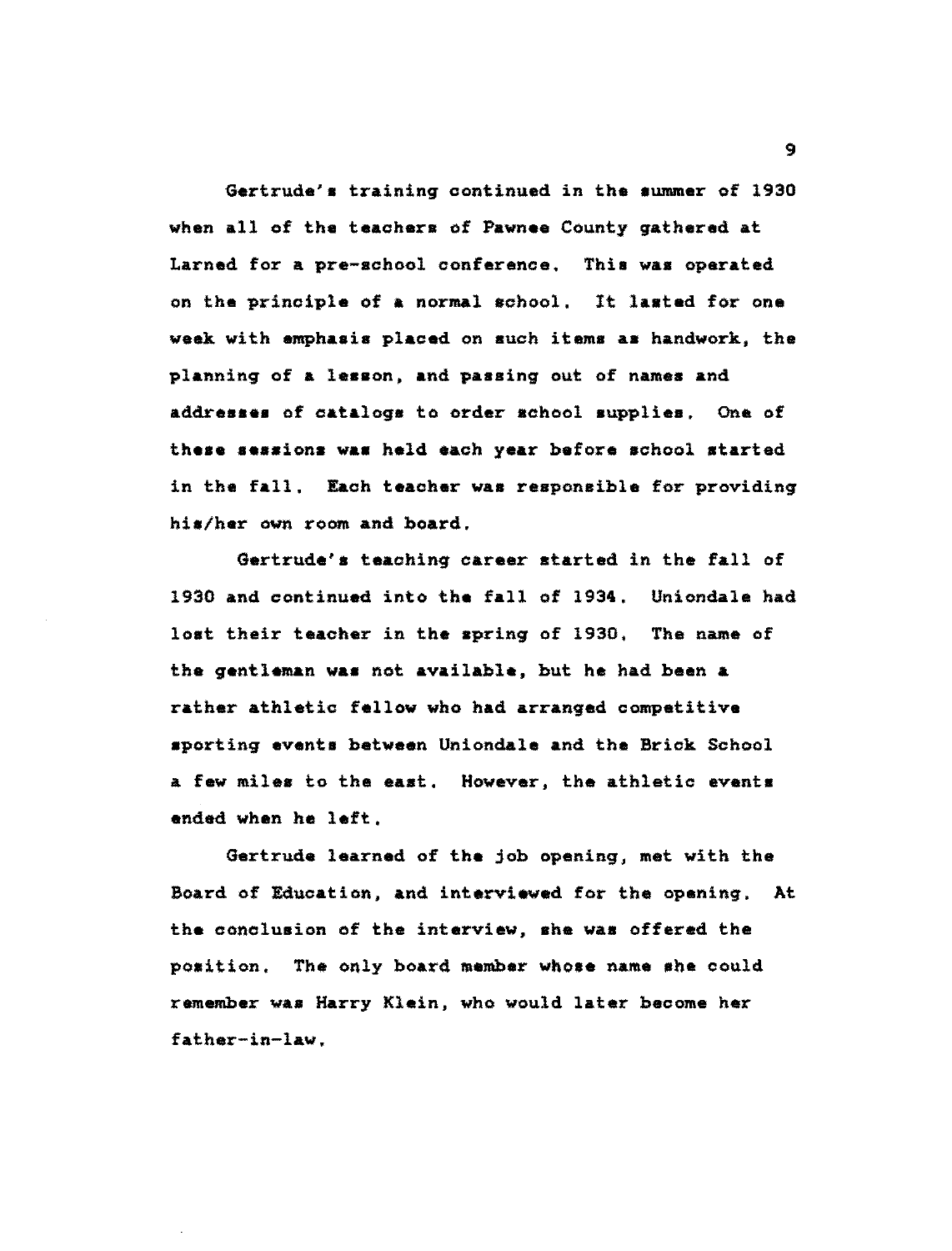The starting salary at Uniondale for a beginning woman teacher was sixty dollars per month, but that was received only during the eight months that school **was** in session. By the fall of 1934, the monthly salary had been raised to a whopping one hundred dollars per month.

An appendicitis attack and the following surgery ended her teaching career early in the fall of 1934, Gertrude knew that she would not have the strength to walk to school through the snow and other bad winter weather since she had been weakened by the operation,

It **was a** common practice in the Burdett community for the school teacher to live in **a** local family's home, The *going* rate for one's board and room **was** twenty dollars per month, Three different familiea--the Ruff family, the Harry Zahn family, and the Earl Zahn family provided their homes for the young teacher's housing needs. Each of these families lived at least one mile from the achool, and none of them ever provided transportation to or from the school house. No matter what Mother Nature decided to throw at her, Gertrude had to walk to and from school. She tells of having to walk over snow drifts when her foot would break through and go deep into the snow. She would be almost totally exhauated by the time ahe got to her journey's end, With the coming of the week-end her parents would **make**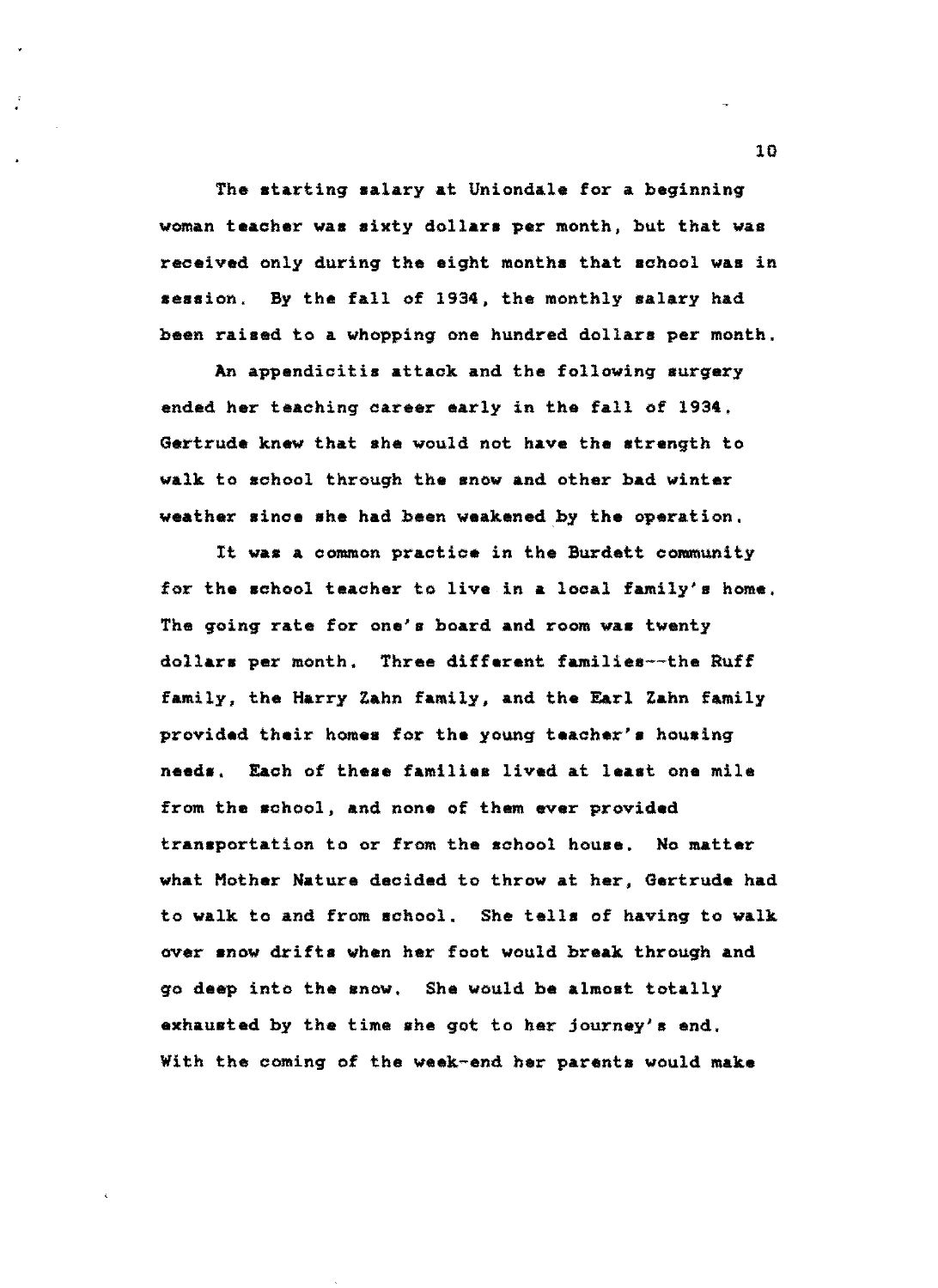the twenty **mile** journey from their farm north of town to pick her up and take her home for the **week-end,** Even with the trusty family car, it was over an hour's journey to travel the round trip,

School started promptly at eight o'clock each morning. **The** day began with **a few veraea** out of the Bible and a prayer, The next item on the daily schedule **waa** to aay the flag salute followed hy the teacher reading **a** chapter out of **a** good adult book to the children, Having completed the opening **exercises,** the teacher then settled down to **huaineas,** 

Class resertation started with the little folks: they **were** then given work to **keep** them huay and contented while the older children took their turn going over their daily work. Each **class** recitation had to **ha**  limited to fifteen minutes, or all of the students would not he able to cover their lessons each day,

Gertrude taught these subjects: reading, language, arithmetic, geography, history, writing and Kansas history. The order in which she taught the classes could not be recalled, However, she recalled that the day always ended.with spelling and writing and started with reading. The daya were planned and prepared for hy the teacher in such a manner that each grade level covered all subjects on **a** daily schedule,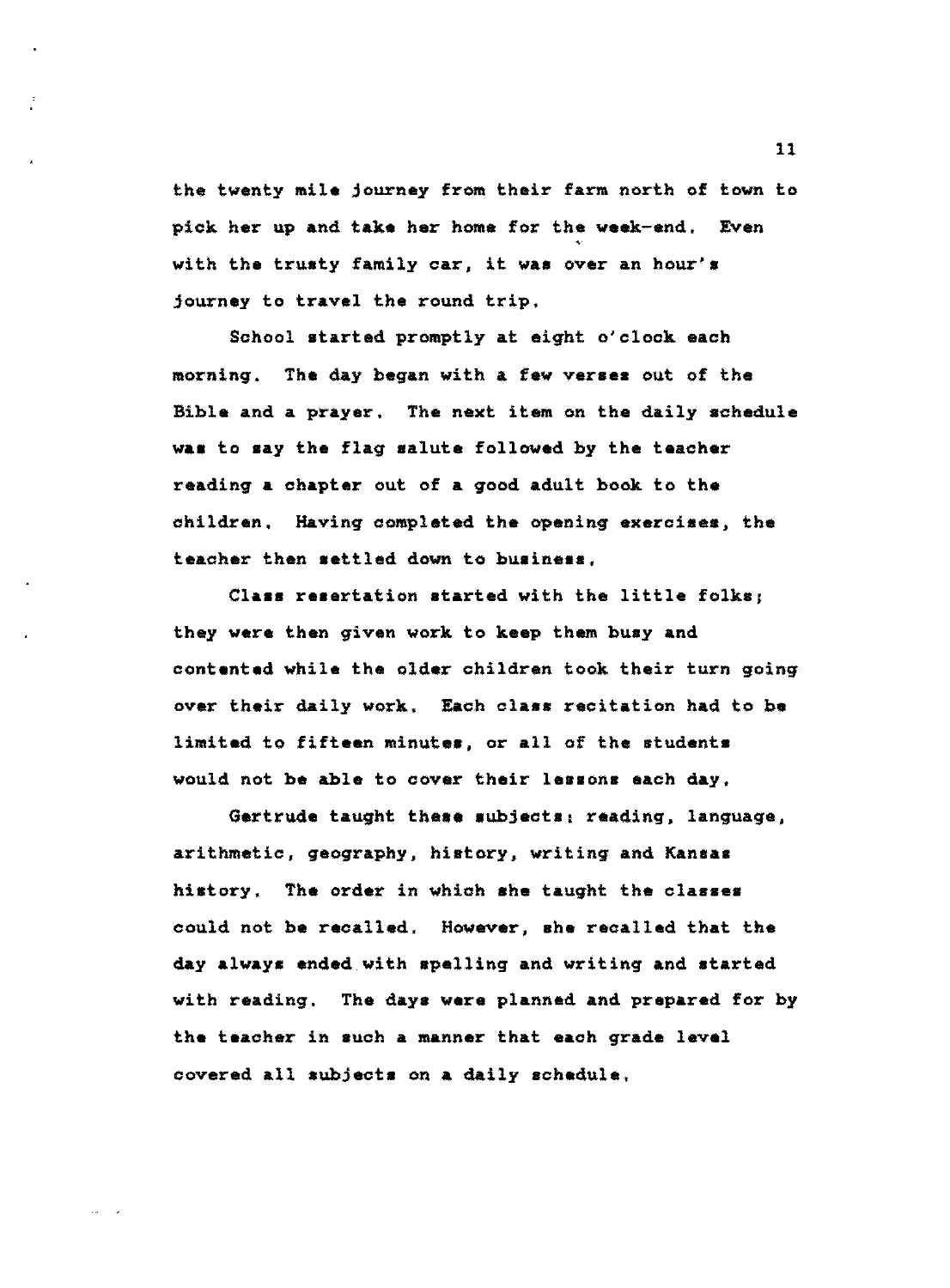At no time during her four year tenure at Uniondale **were** there atudenta in all eight gradea. During her firat two **years,** no students were in the upper **grades.**  Although there **was** at **least** one student starting first grade each year of her teaching, the enrollment remained consistent and did not change much from year to year, It averaged around ten students with more young men attending than young ladies. Discipline was never much of an **i•sue** becau•e the •tudent• **were** well behaved for the most part, No young romances blossomed in this group of students, There was only one time that a student had to receive a spanking,

The most commonly used form of punishment was to revoke the tudent's **recess** privileges, Recess happened twice each day, once in the mid-morning and once in the mid-afternoon, each lasting for fifteen minutes, The only other **break** during the school day **was** at noon, Students got **one** hour off for their dinner, Each student brought their own lunch which consisted of **<sup>a</sup>** sandwich and fruit moat **days.** There was never a time when a hot meal **was served** for lunch, When the students finished with their **meal,** they **were** allowed to play games of their choice, When the weather was nice, they went out to the playground, The playground was equipped with swings, a teeter-totter, and a merry-go-round,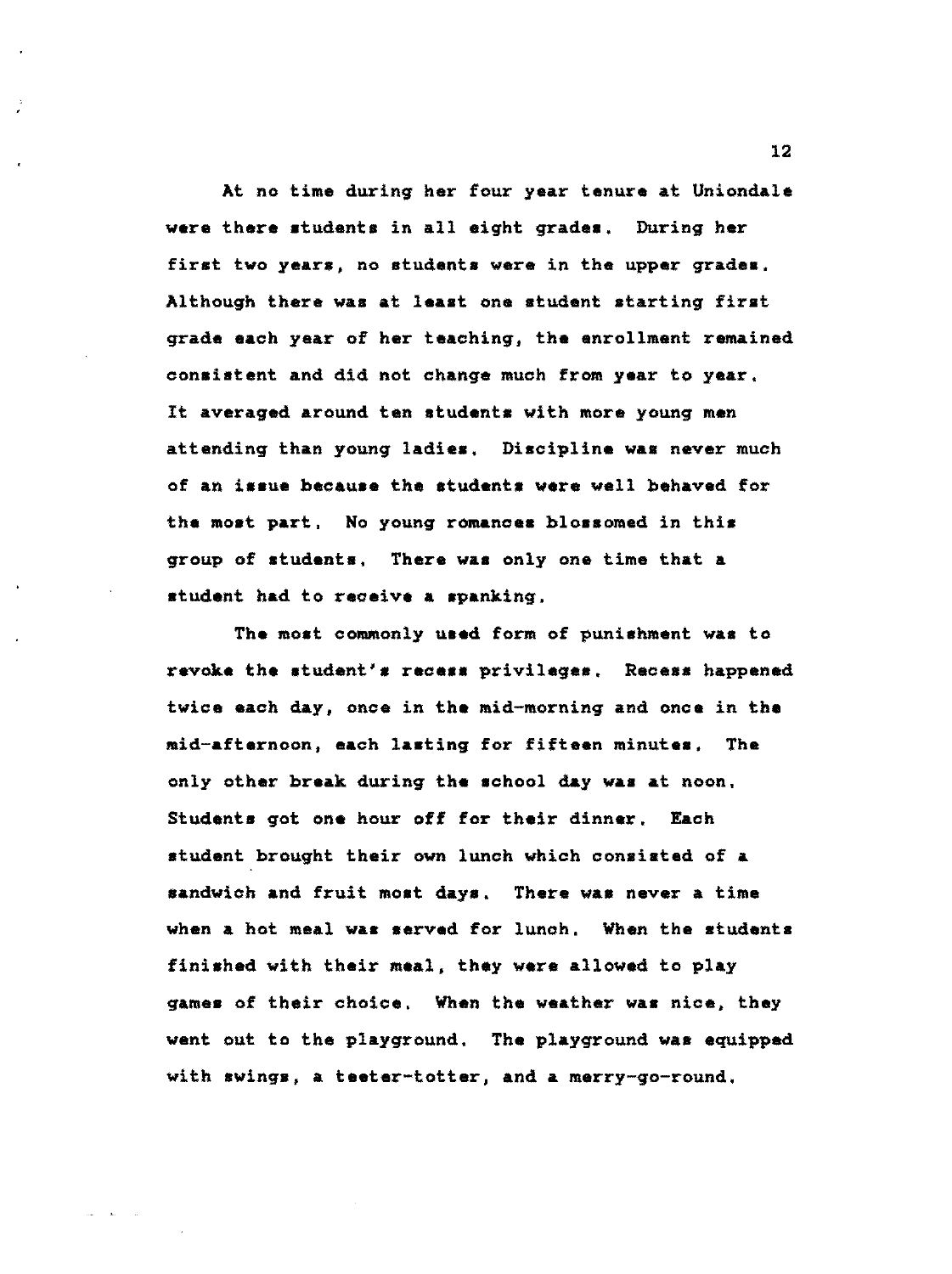When the weather was bad, the students remained in the building either playing boardgamea or drawing on the blackboards.

The atudenta **were** called to achool in the morning, at noon, and after each **receas** by the ringing of **the**  bell, The achool waa equipped with **a** large bell in the bell tower, Sometimes students were allowed to ring the bell **aa a** treat or **a** motivation, At timea they would pull the rope too hard and flip the bell over upaide down. Then aomeone would have to climb into the attic and return it to ita proper poaition,

School ended for the day at four o'clock, Students were not allowed to remain around the building following the concluaion of claaaea, However, thia **waa** not the caae for the teacher, She would remain at the achool to **grade papera, prepare leaaon** plana for the next day, do the janitorial dutiea, and, in the winter montha, take **care** of the furnace for the night, Then ahe atill had the long **walk home,** 

Textbooks were furnished by the district, The **teacher** had no input in the election of the textbooks, **New** textbook■ **were** selected by the county superintendent for all of the county achoola, **Members** of the school board would travel to Larned, the county **aeat,** and pick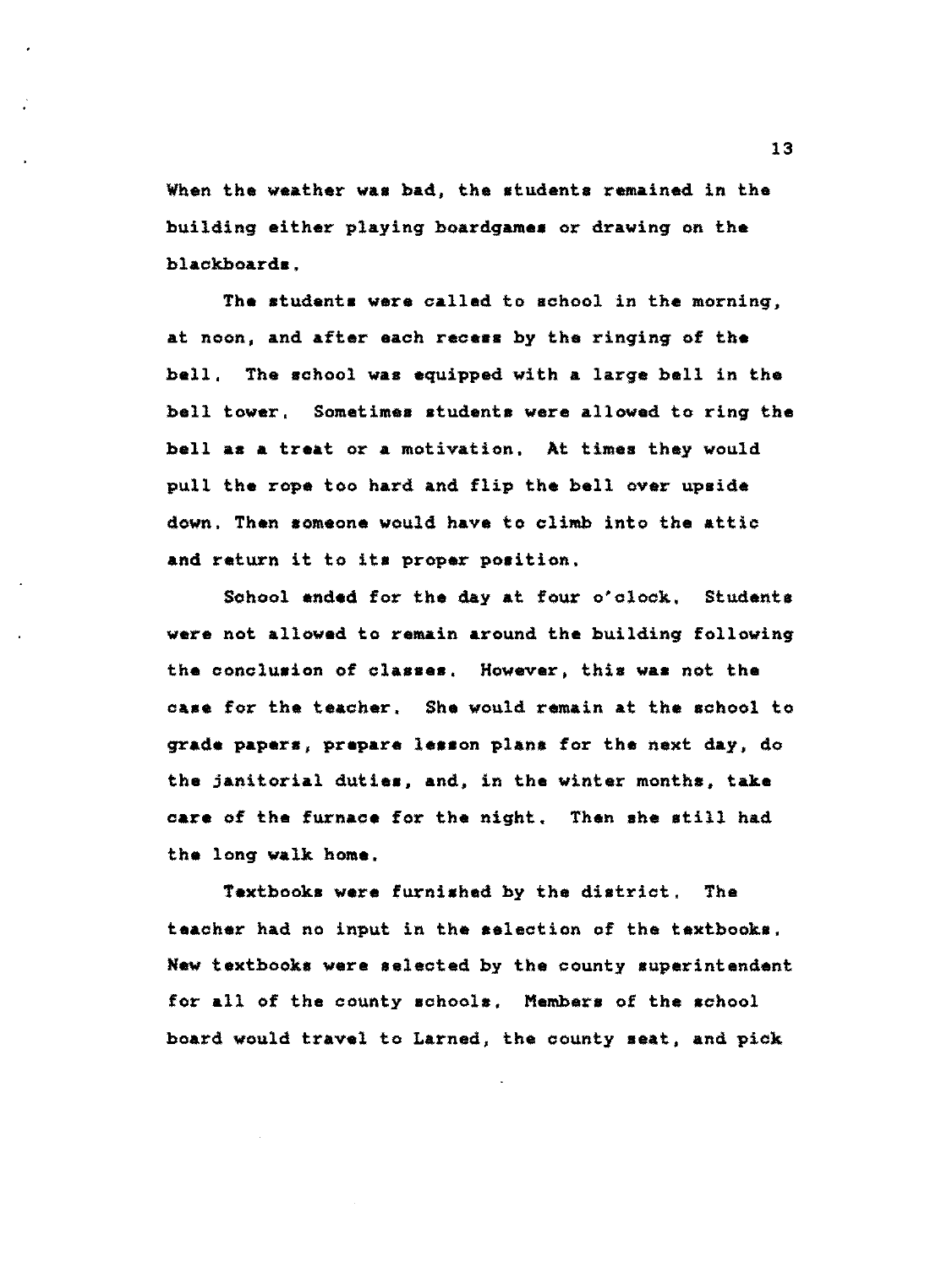up the number of books needed and deliver them to the school,

The county superintendent would come periodically for **a** brief visit, She traveled around the county in an automobile and would simply show up at school without any warning. She would come in, sit down for awhile and listen to **see** if the teacher was getting along okay, and then get up and go on her way, She made visits about every other month,

Gertrude said that when the superintendent came for a visit, the students appeared to sit up straighter, and the teacher would get nervous, She did not know whether **she was** being evaluated during this observation time or not, If an evaluation was done, it was never shown to the teacher or discussed with her, Gertrude assumed she **was** doing **a** good job **because ahe waa** never told that ahe **was** not, No one from the Board of Education ever came to observe any of her work or teaching methods, It just appeared that she was hired to run the achool, and no one **seemed** to care what went on from there.

The library of the school, **as** mentioned earlier, was a separate room, The students were allowed to go and pick out books to read after they had completed all of their assignmenta. All assignments had to be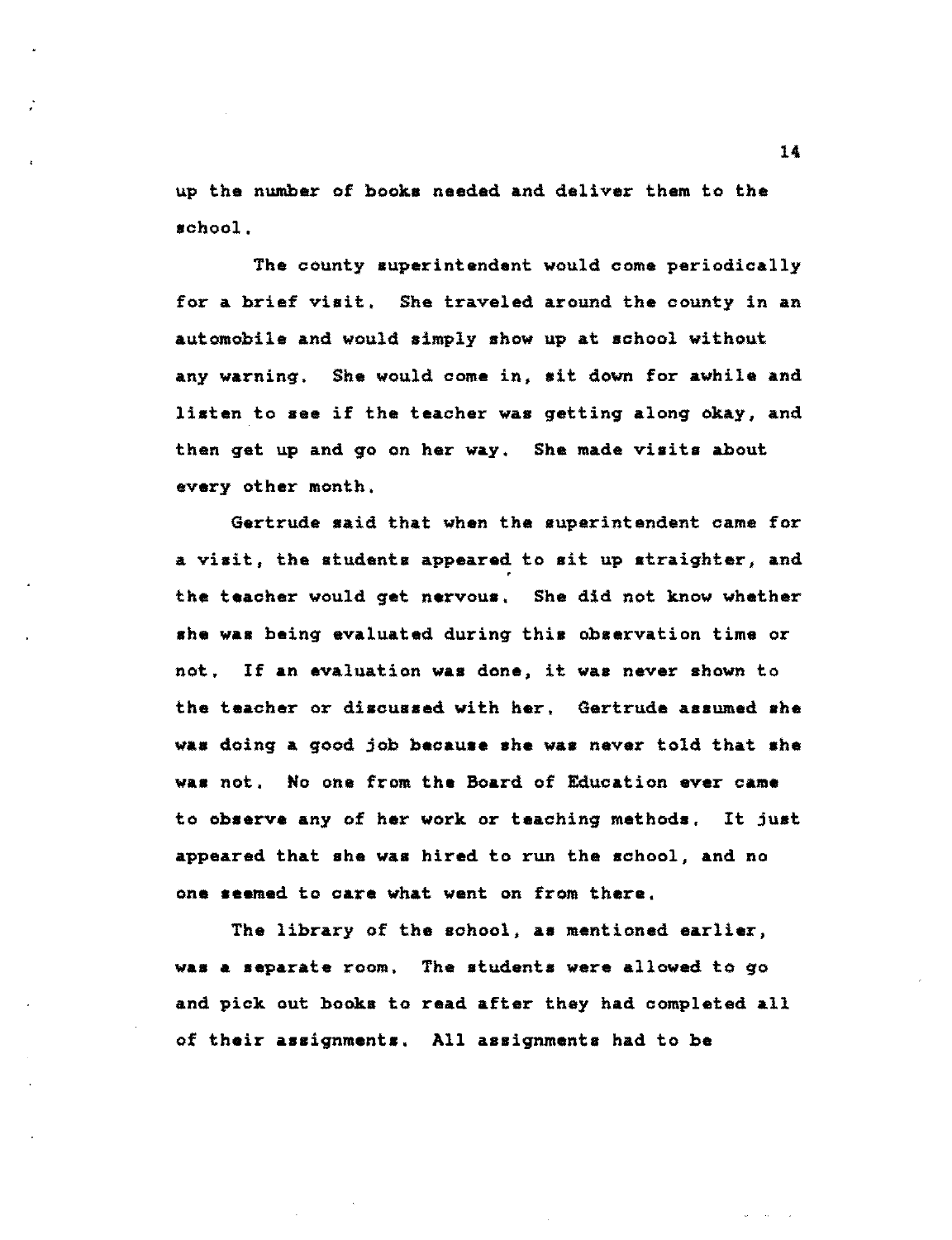completed because there **was** no homework; all work **was**  finished at school.

The state required so many new books to be added to the library each year, The teacher **was** allowed to select the new books, Although the only information provided on the list of new books **was** the title, author, and grade level, There **was** no summary of the book for the teacher to use in determining whether the book should be selected.

The school **was** equipped with **a** telephone, which **was**  located in the library, It **was** there strictly for emergency **uae,** The only time that Gertrude could remember using the phone **was** one day after she had had to discipline a little boy who lived close to the school, He ran home, so she called his mother,

She received her pay check once each month during the achool year, The **treasurer** of the Board of Education would bring it by at the end of the month. She received no pay during the **summer** months,

School supplies were supplied by the Board of Education, The teacher was never consulted **as** to what **materials were needed** or what **she desired** to **have**  ordered, school. Gertrude admitted that she bought many of the The supplies were just delivered to the materials that she wanted with her own money, **Items**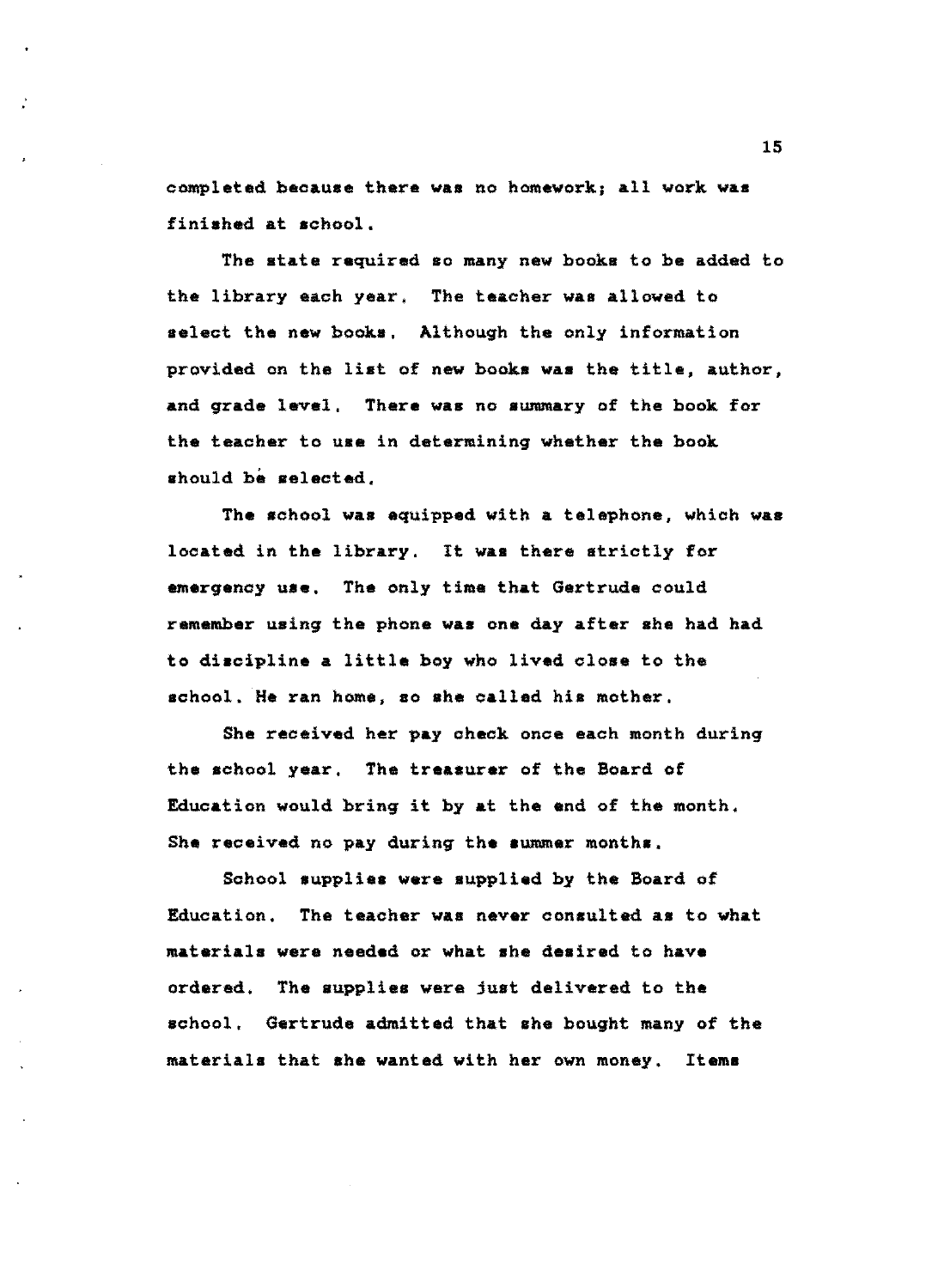included were decorations and any special types of paper, The students were expected to furnish Big Chief tablets, pencils, scissors, rulers, etc, Textbooks were furnished at no charge to the students, and no activity **fees were** collected,

The students were expected to finish their books in each subject during the school term, If, for some reason, the taak did not get completed, it **waa** not finiahed the following year; they were started in the next grade level text, The atudenta were teated once each six weeks just before grade cards went out, The county superintendent aent out teats to be given in each grade and each subject to oheok if the subject material **was** being taught and learned. Gertrude could not remember what happened to teat copies, however, they were probably kept at the school. The test scores were recorded in **a** ledger along with the grades of the students' daily **leaaona** and **teats** made out by the teacher, The **grades were** figured each **aix** week , recorded on a grade card, and sent home for the children's parents to look at, sign and return. The grade cards were used for the whole year, at the end of the school year, the students got to keep them, **As** for the ledger, it remained in the school, Several years' grades were kept in it until it became filled, After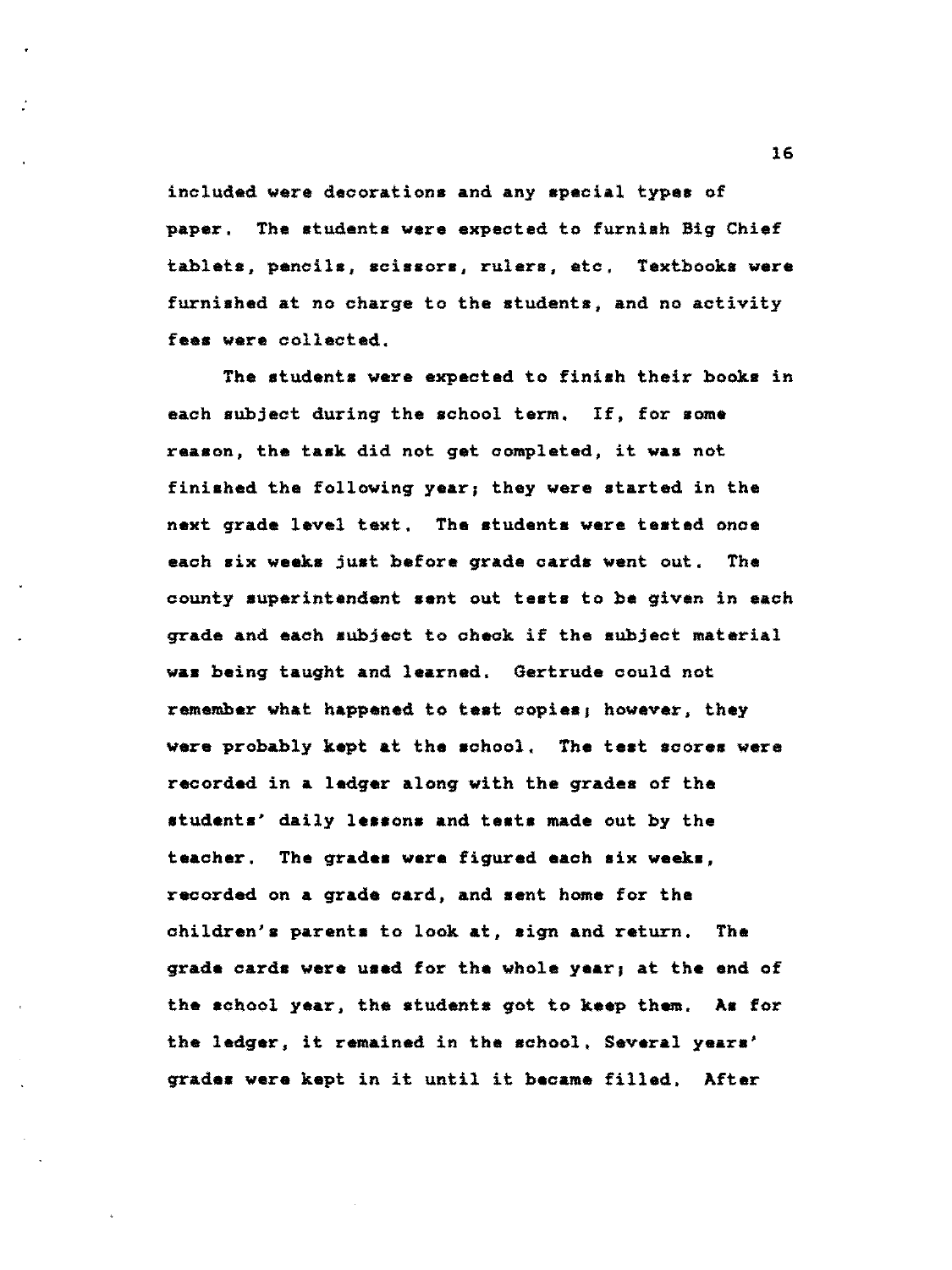that happened, Gertrude did not know where it **was** taken to be stored,

At the conclusion of the eighth grade the students had to take comprehensive exam■, They were required to go to Larned for these tests, The teachers of the students could not be present, The tests were administered by people not associated with the one-room country schools, The teachers were not allowed to see the tests and did not find out how well their students had done, Gertrude never had a student fail to **pass** or graduate,

Most of the students after graduation went to high school in Burdett, None of Gertrude's students chose to continue their education beyond their high school graduation, At least three of the boys **served** in the military during World War II. Elmer Klein returned from the war and became a union carpenter in the Denver, Colorado, **area,** Rex Klein returned from the war and bought an oil and gas business in Kinsley, Kansas. Morris Klein returned from the war, married a lady from England, and bought and operated **a** grocery store in Burdett, Kansas, Several of the other students returned to the farm,

There was no PTA or other parent involvement organization at this time. The parents had little or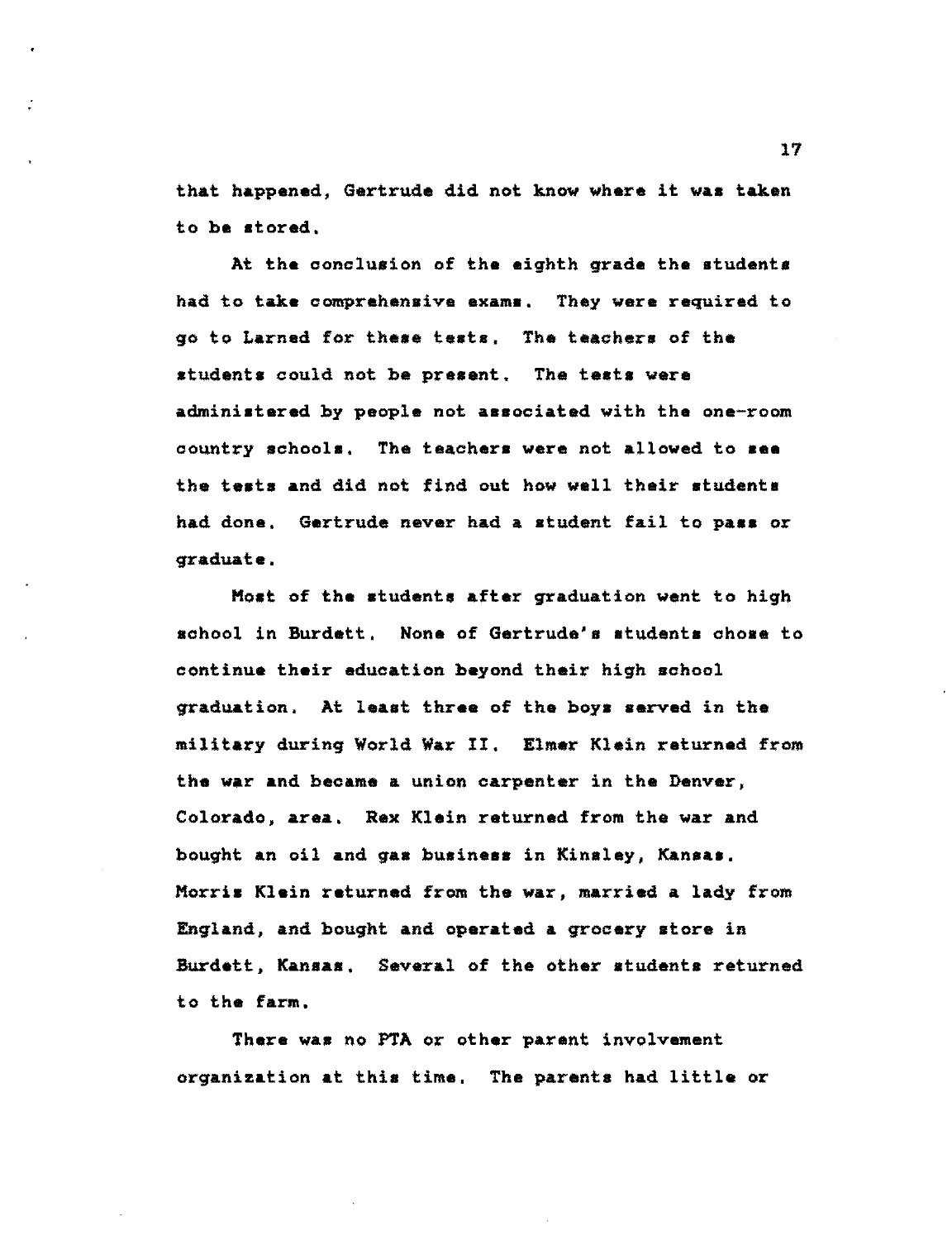nothing to do with the school or their children's learning process. Parents usually only came to the school for the Christmas program. The teacher and students would decorate the building and prepare the program.

They did not have a evergreen Christmas tree. Some of the men who had children in the school would out **a nice** branch from a tree; then the teacher and students would cut **green** crepe paper and wrap all of the **branches.** Popcorn would be strung and placed around the tree along with tinsel, The room would be decorated by hanging red and green **streamers** from the center of the room, twisting them, and **fastening** the other end to the **walls. The** windows **were also** lined with bright colors to make them look very pretty. The walls were covered with pictures and samples of the children's work. Lighting **was** provided by gas lamps placed around the **room.** 

The programs **were** attended by everyone in the district **even** if they did not have children in school, The students would sing songs, put on skits and present **a** play. The singing **was** acappella. The,school had an organ, but since neither Gertrude nor any of the students could play, it was not used.